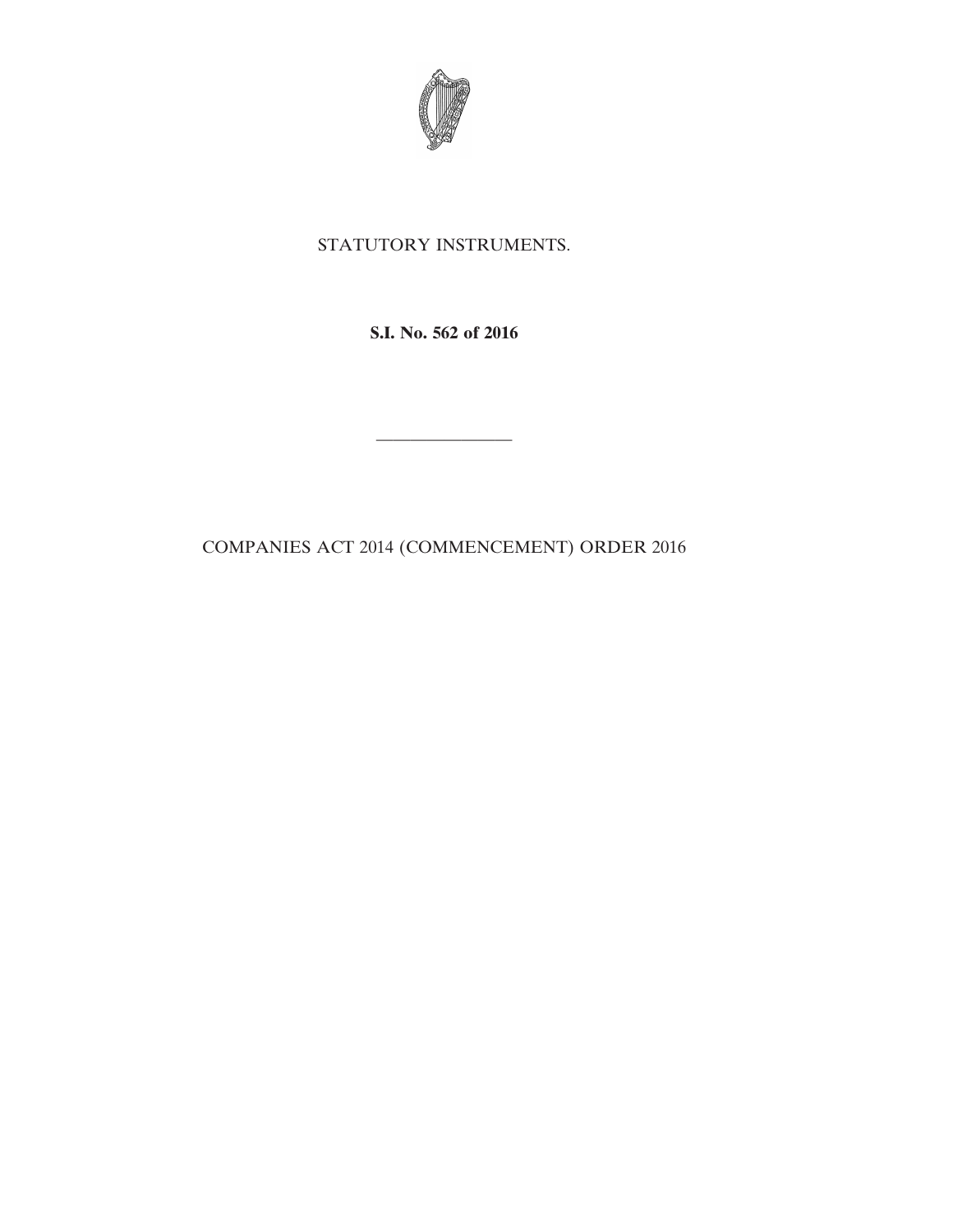COMPANIES ACT 2014 (COMMENCEMENT) ORDER 2016

I, MARY MITCHELL O'CONNOR, Minister for Jobs, Enterprise and Innovation, in exercise of the powers conferred on me by section 1(2) of the Companies Act 2014 (No 38 of 2014), hereby order as follows:

1. This Order may be cited as the Companies Act 2014 (Commencement) Order 2016.

2. Article 3 of the Companies Act 2014 (Commencement) Order 2015 (S.I. No. 169 of 2015) is amended by the deletion of paragraph (*a*) from Article 3.



GIVEN under my Official Seal, 11 November 2016.

> MARY MITCHELL O'CONNOR, Minister for Jobs, Enterprise and Innovation.

*Notice of the making of this Statutory Instrument was published in "Iris Oifigiúil" of* 15*th November*, 2016.